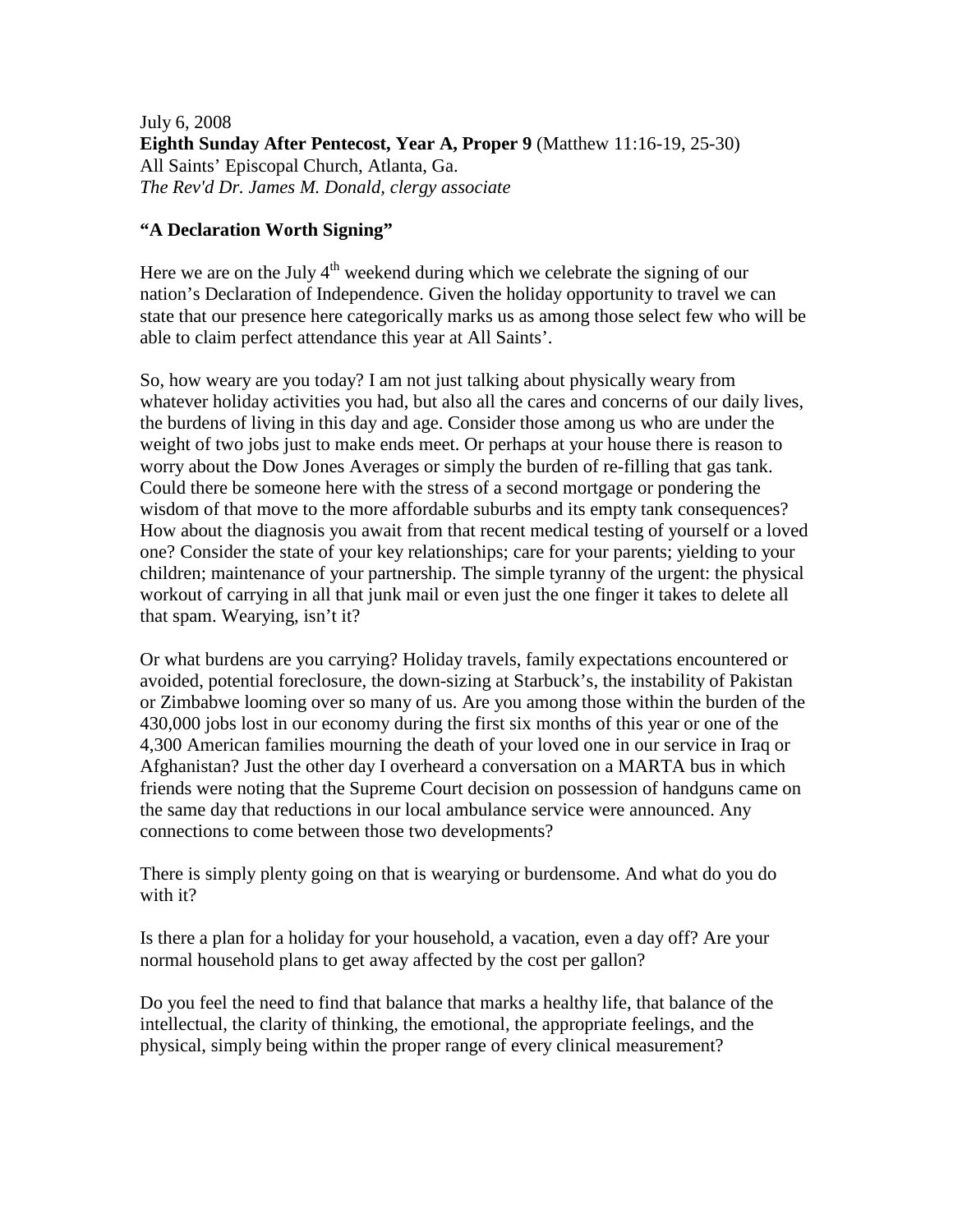It is no simple thing to face the stress and anxiety of the lives given us to live. What are the best coping mechanisms?

And then there was this one day when Jesus, after he had been instructing his disciples, Matthew tells, went on "to teach and proclaim his message in their cities", northern Galilee. Among other things he enunciates a series of "Woes"; " Woe to you, Chorazin!" "Woe to you Bethsaida!" He is trying to get their attention in what strikes him as the woeful state of their life. In that amazing way of his of turning things upside down he says: "I thank you, Father, Lord of heaven and earth, because you have hidden these things from the wise and the intelligent and have revealed them to infants." (Mt. 11: 25)

And then he, Jesus, speaks directly to those in difficult straits: "Come to me, all you that are weary and are carrying heavy burdens and I will give you rest. Take my yoke upon you, and learn from me; for I am gentle and humble in heart, and you will find rest for your souls. For my yoke is easy, and my burden is light." (Mt. 11:28-30)

Have you ever actually lifted an ox yoke? A standard one must be at least five or six feet long and made of lumber roughly the size of a railroad tie. Imagine just lifting one up to say nothing of putting it across your shoulders so you could pull a cart. In this image Jesus tells his followers to take his yoke upon themselves. Thanks, all the same, kind sir, but didn't this conversation begin with you noting that we were already weary and heavy burdened?

But hear some more of what he says to his followers: "Take my yoke…and learn from me." In fact the most efficient way to teach an animal to plow is to harness them to one who already knows how. Whether in a more gentle horse collar or the more primitive ox yoke the reality is that the ignorant beginner is yoked to one with whom to share the weight at the very least. And it doesn't take much more to realize that a yoke feels even better if we go in the same direction as the senior partner, to go in the direction being led.

All this reminds me of one of the most functional definitions of the Christian life I have ever heard. These followers of Jesus, indeed any of us who ourselves would desire to be followers, are called 'disciples;' in some sense the ones who have come into the 'discipline.' And the best definition of a disciple for me is that it is "*the one who learns to live the life his or her teacher lives.*" It is not the one who believes what the teacher believes. Nor is it the one who understands what the teacher understands. It is not even the one who says all the right things the teacher says. Or dresses the way the teacher dresses, or drives what the teacher drives, or sends his kids to the same school the teacher does. No, it is to live the life the teacher lives.

In the weariness and burdens of our lives this is the yoke offered to us. Where do we find it? Notice the direction Jesus states. It is not, "Ask me pretty and I'll come rescue you." It is not, "Talk me into it." It is not, "Double your pledge and I'll be right there." It is not "Get me to show up in the situations of your life." It is not, "Get me to come to you." It is "Come to *me*."